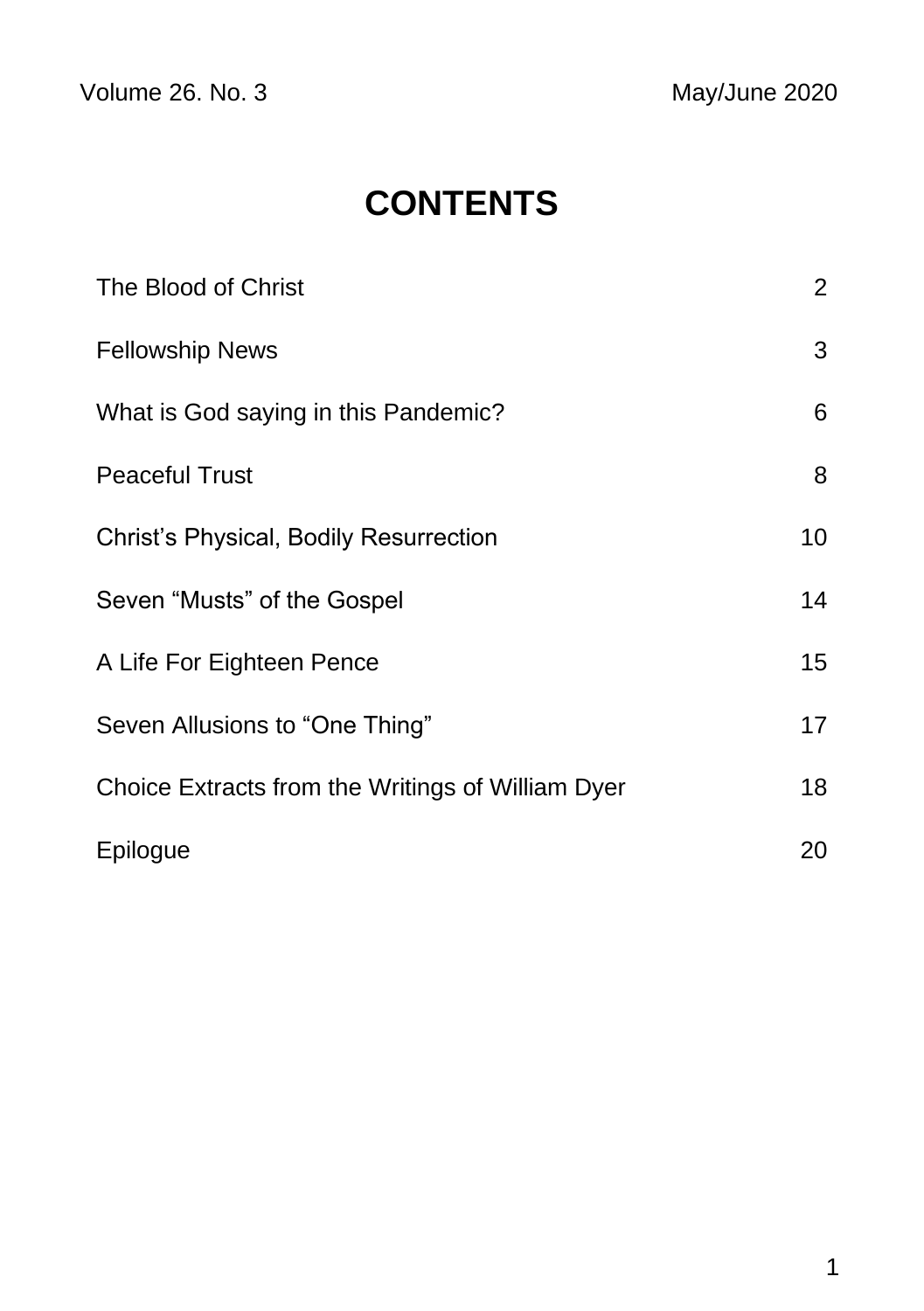## **THE BLOOD OF CHRIST**

"The Blood of Christ?" The subject is one of matchless importance. Give me your attention while I try to show you what the expression means.

The Blood of Christ is that life-blood which Jesus shed when He died for sinners upon the Cross. It is the Blood which flowed so freely from His head, and hands, and feet, and side, in the day when He was crucified and slain. The quantity of that Blood may very likely have been small. The appearance of that Blood was doubtless like our own. But never since the day when Adam was first formed out of the dust of the ground has any blood been shed of such deep importance to all.

It was the Blood that had been long covenanted and promised. In the day when sin came into the world, God mercifully engaged that "the seed of the woman should bruise the serpent's head." One born of a woman should appear one day, and deliver the children of Adam from Satan's power. That seed of the women was our Lord Jesus Christ. When Jesus shed His life-blood on the cross, the head of the serpent was bruised, and that ancient promise was fulfilled.

It was the Blood that had been long typified and prefigured. Every sacrifice that was offered up under the Mosaic law was meant to foreshadow the dying of the true Lamb of God for the sin of the world. When Christ was crucified these sacrifices and types received full accomplishment. The true Saviour for sin was at length offered. The red atoning Blood was at length shed. From that day the offerings of the Mosaic law were no longer needed. The work was done. They might be laid aside.

It was Blood which was of infinite merit and value in the sight of God. It was not the blood of one who was nothing more than a singularly holy man, but of One who was God's own fellow, very God of very God. It was not the blood of one who died involuntarily as a martyr to the truth, but of One who voluntarily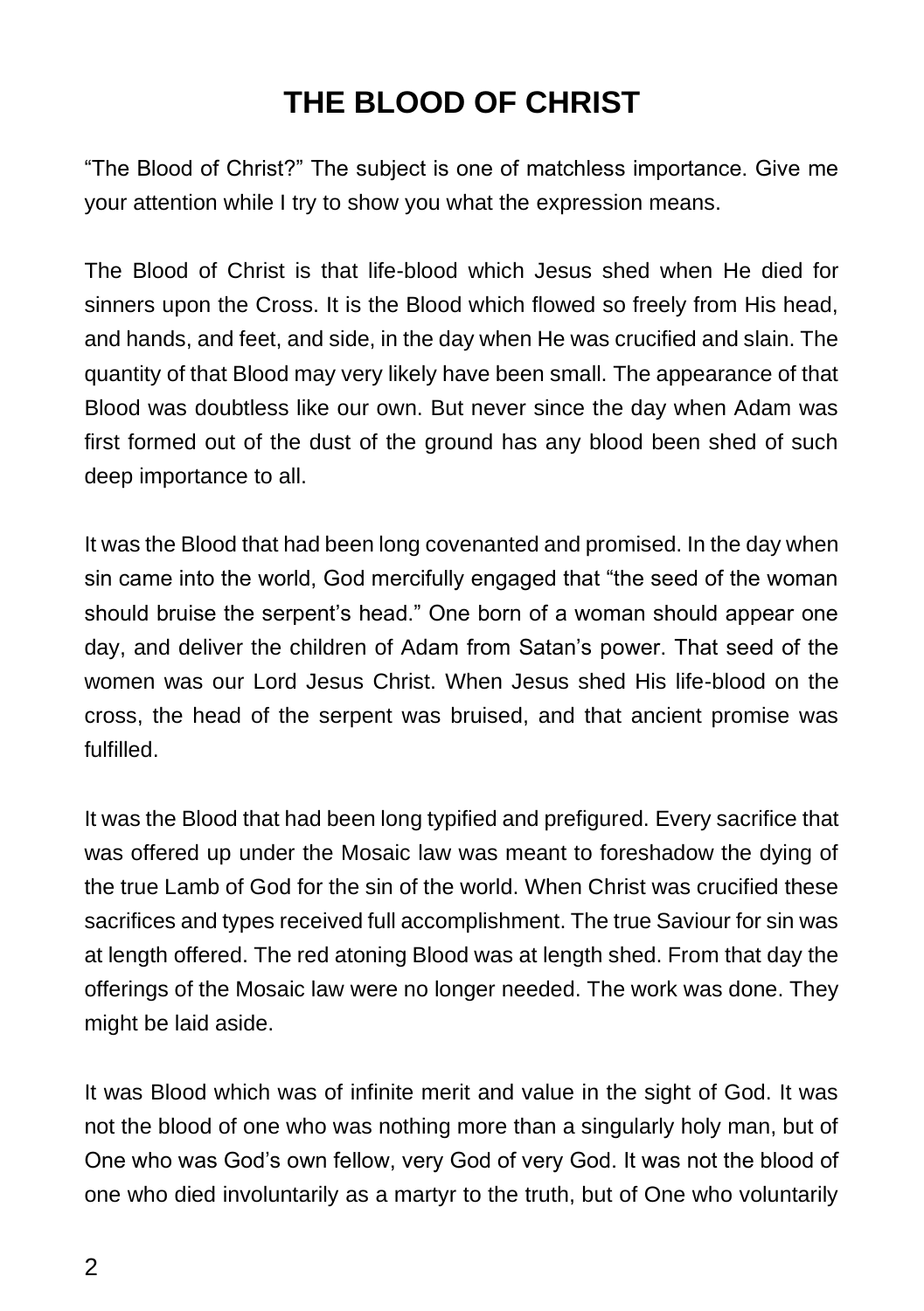undertook to be the Substitute and Proxy for mankind, to bear their sins and carry their iniquities. It made atonement for man's transgression. It paid man's debt to God. It provided a way of righteous reconciliation between sinful man and his Holy Maker. Without it there could have been no remission of sin. Through it God can be just and yet the justifier of the ungodly. From it a fountain has been formed, wherein sinners can wash and be clean to all eternity.

Reader, this wondrous Blood of Christ, applied to your conscience, can cleanse you from all sin. It matters nothing what your sins may have been. "Though they be as scarlet, they may be made like snow; though they be red like crimson, they can be made like wool." (Isa. 1:18). From sins of youth and sins of age, from sins of ignorance and sins of knowledge, from sins of open profligacy and sins of secret vice, from sins against law and sins against Gospel, from sins of head, and heart, and tongue, and thought, and imagination – from sins against each and all of the ten commandments – from all these the Blood of Christ can set us free. To this end it was appointed. For this cause it was shed. For this purpose it is still a fountain open to all.

*John Charles Ryle (1816-1900)*

### **FELLOWSHIP NEWS**

The lockdown imposed upon all of us during the coronavirus pandemic has put the concept of "fellowship" in a completely different light. That which we have taken for granted over the years has suddenly become something so very precious to us that we have made it our greatest priority to maintain it and enjoy it. Never has the phone, the internet and other technology been so vital as now, and for these material blessings we give grateful thanks to God. But above all, we bless God for " the unity of the Spirit" we have experienced, and which we have endeavoured to keep as we seek, with many challenges, to encourage and strengthen one another in the Lord.

The online livestreaming of our Lord's Day services and midweek Bible Study have been an immense blessing to all of us. And the interactive prayer meeting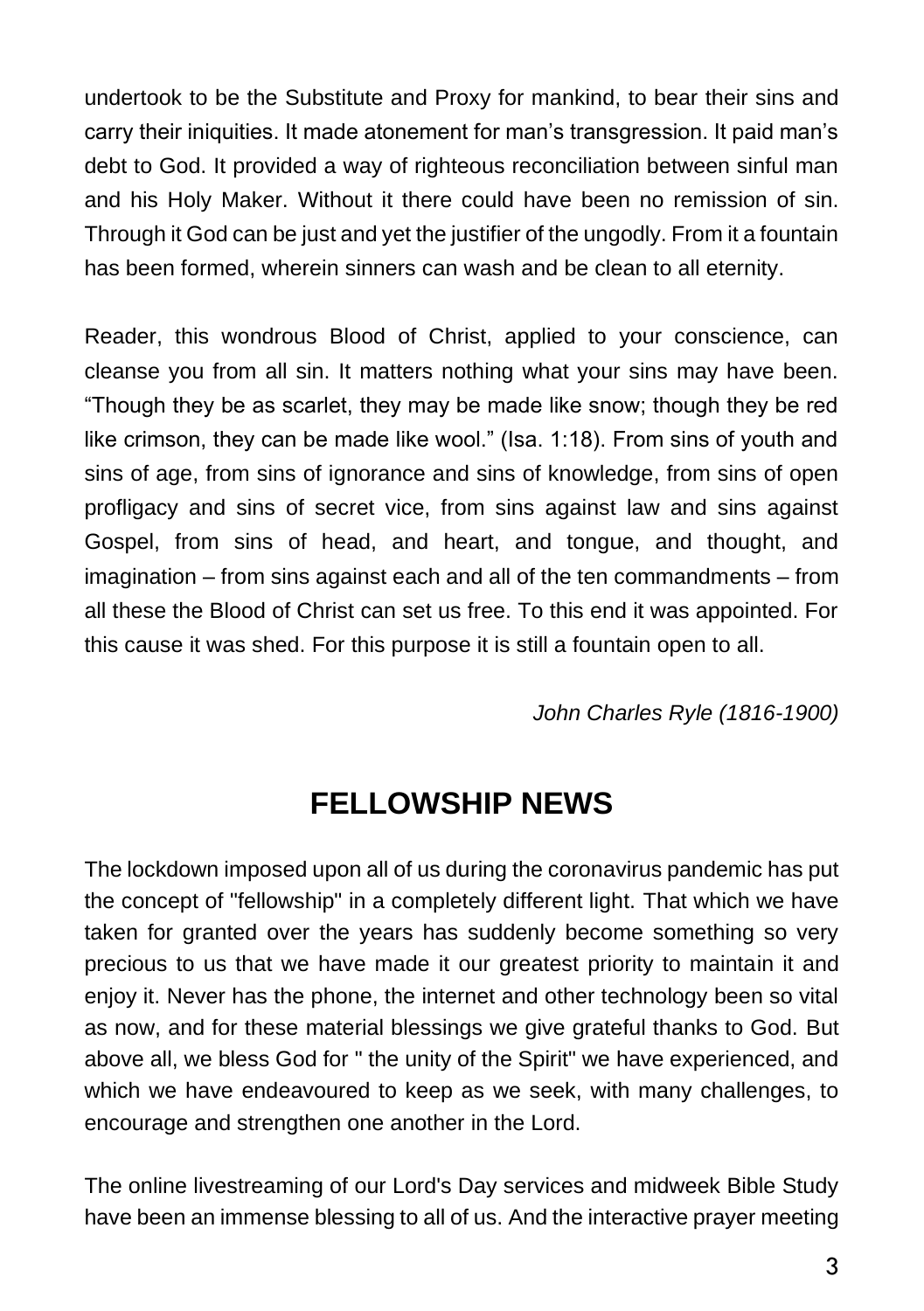via Zoom has helped to bring us closer to one another and to our prayeranswering God while we have been confined to our homes. We are very thankful to our two Pastors who have given much of their time to make these services so meaningful to us. We are fully aware of how difficult it must have been to preach in such unusual situations. We are also deeply indebted to Dale R and Nicholas T for their expertise in the technology which has made all these services possible.

As well as these services, there is "Thought for the Day" which comes into our homes each morning from Pastor Green via email or Facebook - a great encouragement as we prepare to go through another day in isolation. The Ladies' Prayer Meeting has also continued each Wednesday morning via a WhatsApp group, which has been a means for mutual encouragement and has helped us to keep up to date with matters for special prayer.

Some of our members have been uppermost in our prayers in recent days. Jill T, working on the NHS front line, was tested positive for COVID-19, and was unwell at home for several days. She has since made a slow but steady recovery, and we trust she will soon be well enough to return to her work at Southampton Hospital.

Our brother Richard W suffered a severe infection of his leg early in April, which necessitated a stay in hospital for 12 days while he received intravenous antibiotics. He was discharged home on oral antibiotics and we pray that he will soon be fully mobile.

On 15 April we received the sad news that our sister, Jenny Chatfield, passed away at Kimberley House where she had been in care for the past few years. Jenny came into membership at Emmanuel many years ago after meeting Janet B who invited her to the services. She faithfully attended until she became physically unable to do so. Jenny was registered blind; but we rejoice in the knowledge that she is now able to clearly see her Saviour and that she can say with David the psalmist, "as for me, I will behold thy face in righteousness."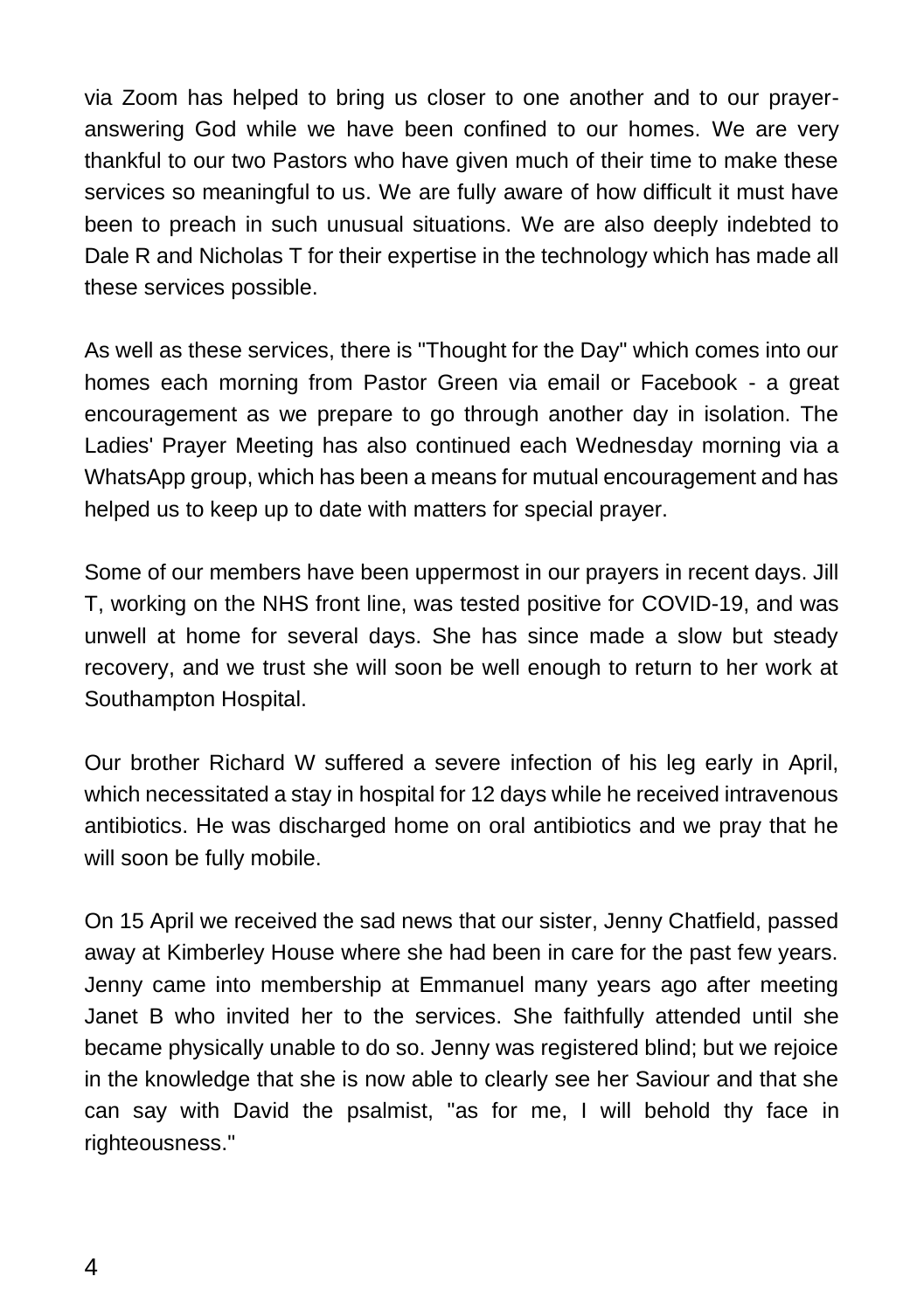It is with great sadness that we received the news of the death of our dear sister D'een Whistance. D'een faithfully attended the morning services at Emmanuel Church for many years. Her kindness and generosity of heart was appreciated by many of us. Failing health made it necessary for her to move into residential accommodation several years ago and a place was secured for her in Devizes. There she became a popular resident within the home and for a few years she regularly attended Maryport Street Baptist Chapel, kindly facilitated by members of the church. Increasing frailty in the past eighteen months meant that attending the means of grace became too difficult, but we believe she continued to enjoy visits from Pastor Yates and other members of Maryport Street Chapel. On 13 April, she celebrated her 100<sup>th</sup> birthday. Shortly after this momentous milestone, she succumbed to a chest infection from which she did not recover. D'een will be sorely missed by many friends but we give thanks for a long and happy life that was filled with much joy and friendship.

We rejoice with Tom and Pauline W on the safe arrival of a girl on Thursday evening 23 April. Pauline returned from hospital the next day and we are pleased to know that both mother and daughter are doing very well indeed. We are thankful to God for His goodness, and we seek His special blessing on the family both at this time and in the future.

How thankful we are, in these unprecedented days, for the mercy seat!

"There is a spot where spirits blend, Where friend holds fellowship with friend; Though sundered far, by faith we meet Around one common mercy-seat."

*"Let us therefore come boldly unto the throne of grace, that we may obtain mercy, and find grace to help in time of need." Hebrews 4:16*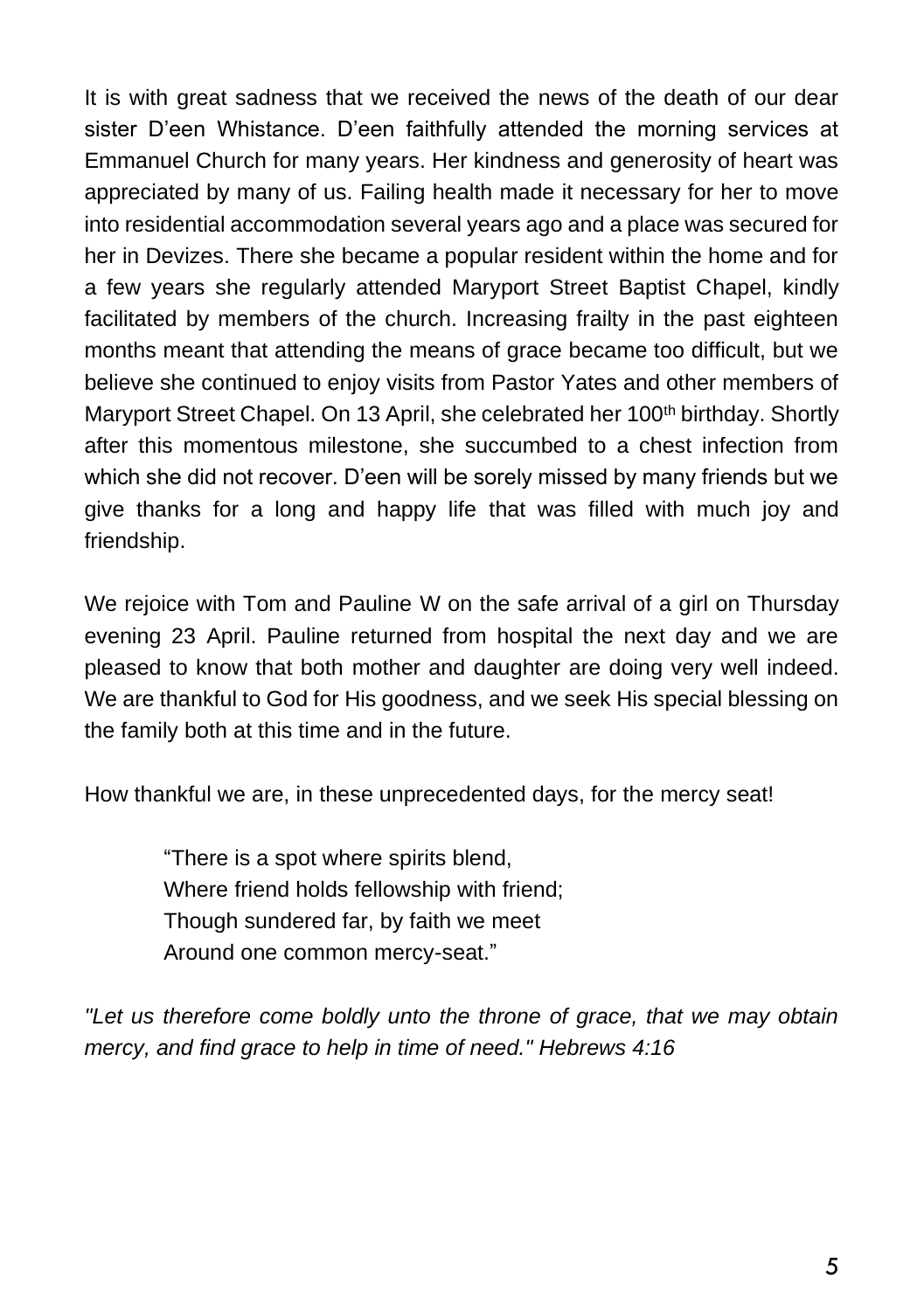### **WHAT IS GOD SAYING IN THIS PANDEMIC?**

### **John Hooper**

#### *"... thou hast forgotten me, and trusted in falsehood" (Jeremiah 13:23)*

A week or two ago I was sent by a friend the thoughts of Bill Gates on the coronavirus pandemic. You may have seen them too. It is a set of fourteen statements telling us what the pandemic reminds us of, or should remind us of. Here are two to give you a taste of the kind of thing he is saying:

- It is reminding us that our true work is not our job, that is what we do, not what we were created to do. Our true work is to look after each other, to protect each other and to be of benefit to one another.
- It is reminding us to keep our egos in check. It is reminding us that no matter how great we think we are or how great others think we are, a virus can bring our world to a standstill.

It is easy for us to forget, easier for some than for others it's true, but all of us from time to time need to have our memories jogged. The children of Israel were often having to be told by the Lord to remember. He gave them the feasts of Passover and Unleavened Bread to remind them of their bondage in Egypt and the great deliverance God had given them, but still they forgot, or refused to remember. The text at the head of this message tells us that their sufferings in the days of Jeremiah were accounted for by their having forgotten God. Instead of listening to Him and living in obedience to Him, they had placed their trust in lies. In judgment God would scatter them like stubble blown by the wind.

We too are experiencing temporal judgments from God. Of that we can be in no doubt. The Covid-19 infection itself with its spectrum of symptoms and its mortality, the lockdown restrictions, and above all, the closure of churches at a time of great spiritual need, all point us to the Lord's displeasure.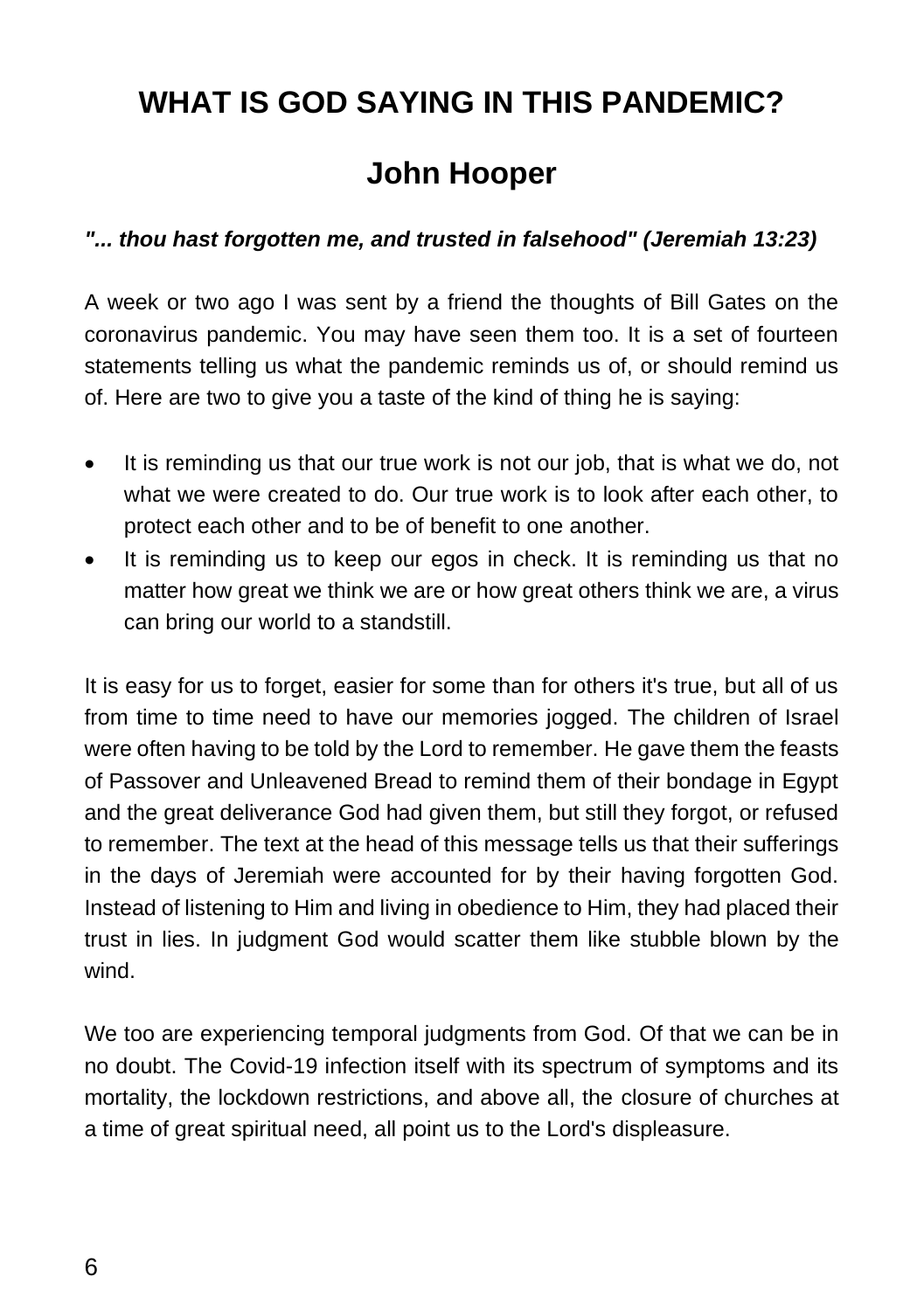Bill Gates has given us a list of what the pandemic itself is reminding him of but I suggest we need to go back a step further, to the Sovereign Lord who is controlling the course of this infection. By means of the pandemic it is God Himself who is reminding us of issues that go far beyond this life and even this world, but that have been largely forgotten, whether by humanity as a whole, this nation specifically, or by professing Christians. Here are seven, and you may well be able to think of others:

- God is reminding us that He is there. As mankind and as a nation we have forgotten Him and we have turned our backs on Him by trusting in philosophies of our own making, provoking Him by our self-reliance and pride. We continue to deny and ignore Him at our peril.
- God is reminding us that we are not the master of our fate and the captain of our soul, but that He is the sovereign Lord and King who governs the universe according to His eternal purpose, who we were created to serve and to whom we are accountable.
- God is reminding us that we are not self-sufficient but need to humbly cast ourselves in total dependence on Him for every daily provision.
- God is reminding us of the fragility and brevity of our life and that all must one day come to judgment.
- God is reminding us that the world is in its present state because we have made it so by our sin, and we need the only Saviour, Jesus Christ His Son whom He has sent, to make us right with God. One day He will put the earth right too by making it anew.
- God is reminding us of our need for solemn heart-examination and repentance of our sinful ways, returning to Him by His Son Jesus Christ, that we might live from henceforth faithfully in obedience to His word by His enabling Spirit.
- God is reminding us that the church is not ours but Christ's; neither is it comprised of buildings, but of men and women, young people and children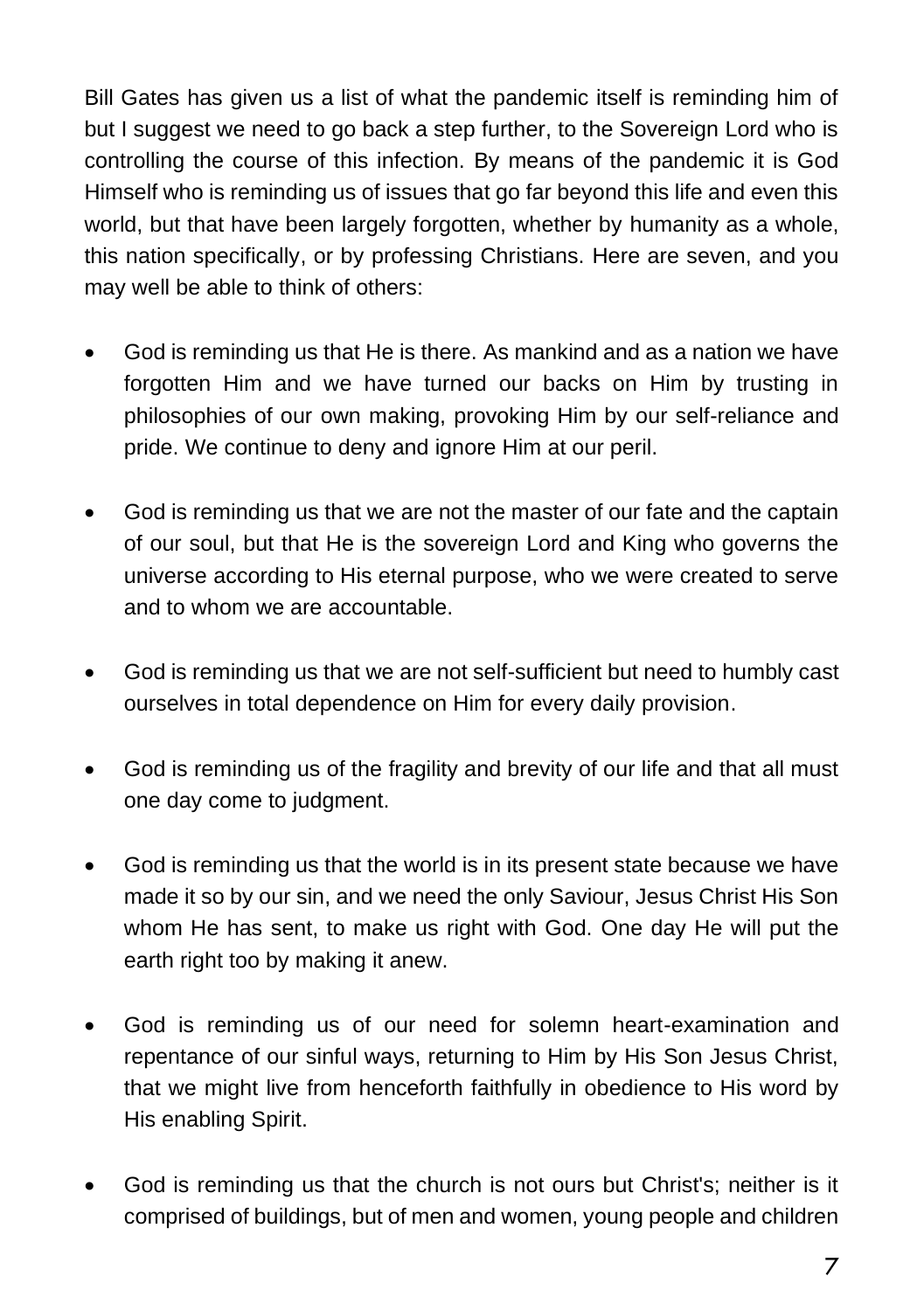who are united to Christ by faith, and who seek to serve and worship Him according to His Word, for His glory alone.

*"But the mercy of the Lord is from everlasting to everlasting upon them that fear him, and his righteousness unto children's children; to such as keep his covenant, and to those that remember his commandments to do them." (Psalm 103:17,18)*

### **PEACEFUL TRUST**

#### *"My Times are in Thy Hand" (Psalm 31:15)*

John Ryland D.D., son of John Collett Ryland, was born at Warwick, 29 Jan, 1753. At that time his father was Baptist minister at Warwick, but in 1759 removed to Northampton. "John Ryland, Junior," as for many years he was accustomed to subscribe himself, professed faith at 13 years of age, and was baptized by his father 1767. In 1770, he preached his first sermon and, in 1781, he was ordained as co-pastor with his father at Northampton, becoming sole pastor there in 1786. A few years later, in 1793, he was called to Broadmead Baptist Chapel in Bristol, and the following year, in 1794, he was invited to be President of the Baptist College there. These offices he retained until his death on 25 May, 1825.

> Sovereign Ruler of the skies! Ever gracious, ever wise! All my times are in Thy hand, All events at Thy command.

His decree, who formed the earth, Fixed my first and second birth; Parents, native place and time, All appointed were by Him.

He that formed me in the womb, He shall guide me to the tomb;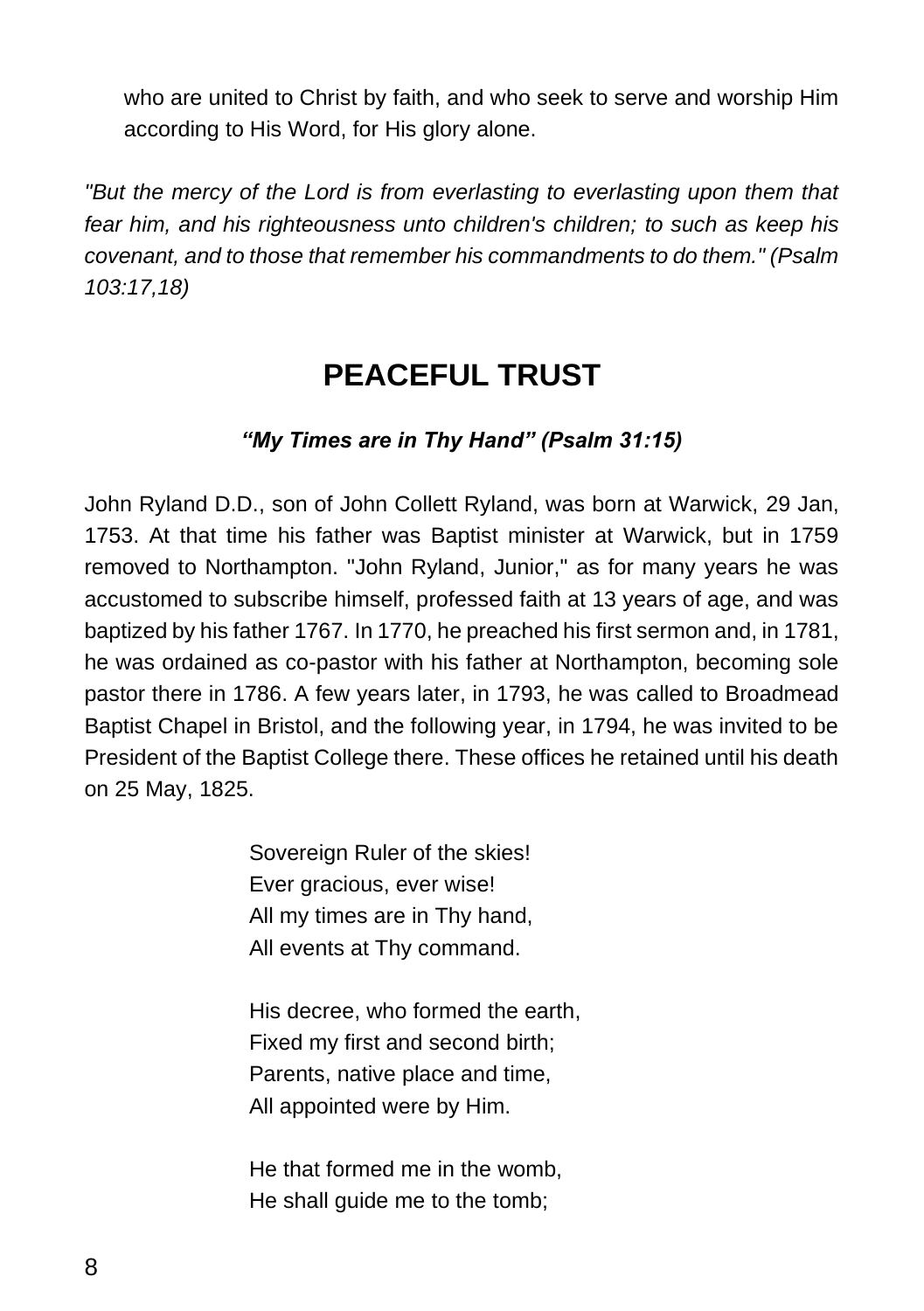All my times shall ever be Ordered by His wise decree.

Times of sickness, times of health, Times of penury and wealth; Times of trial and of grief, Times of triumph and relief.

Times the tempter's power to prove, Times to taste a Saviour's love: All must come, and last and end, As shall please my heavenly Friend:

Plagues and deaths around me fly, Till He bids I cannot die: Not a single shaft can hit Till the God of love thinks fit.

O Thou Gracious, Wise and Just, In Thy hands my life I trust: Have I somewhat dearer still? I resign it to Thy will.

May I always own Thy hand Still to Thee surrender stand; Know that Thou art God alone, I and mine are all Thine own.

Thee, at all times, will I bless; Having Thee, I all possess; How can I bereaved be, Since I cannot part with Thee?

*John Ryland, 1777*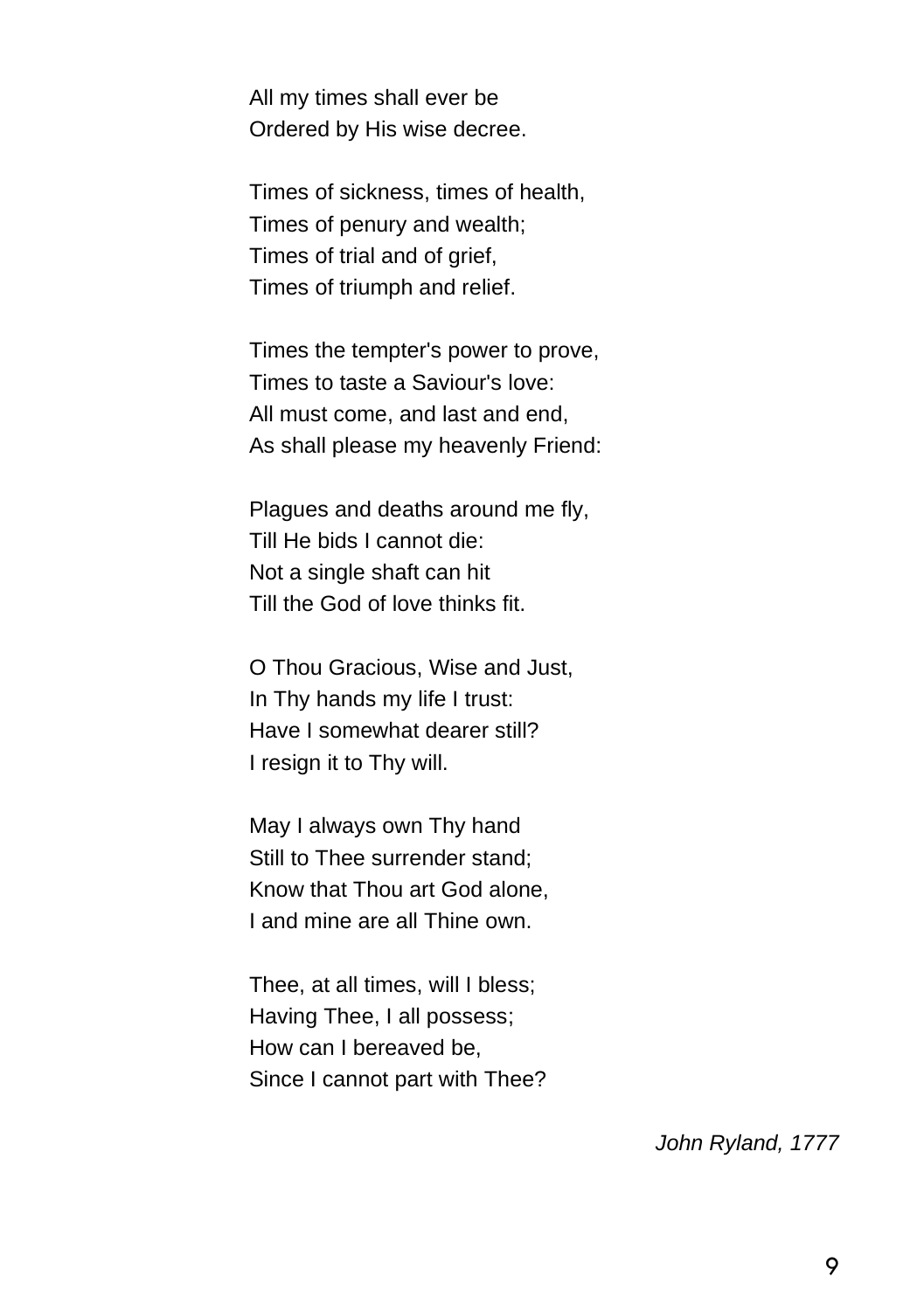## **CHRIST'S PHYSICAL, BODILY RESURRECTION**

#### **Malcolm H. Watts**

The physical, bodily resurrection of Christ has been described as 'the miracle of the New Testament'. Unbelief, of course, has always denied it as a historical fact. In the last century, David Strauss, the German critic, tried to prove that over-active imaginations were really responsible for that belief. He spoke of the resurrection as 'something which took place in the minds of the disciples'. Ernest Renan, a professor in the college of France, advanced the same theory but in a slightly different form, suggesting that Mary Magdalene, a rather excitable woman, distraught by the shock of Christ's death and longing to see him again, experienced a mental hallucination. This set in motion the whole train of visions. Referring to her alleged encounter with Christ, Renan exclaims: 'Divine power of love! Sacred moments in which the passion of a hallucinated woman gives to the world a resurrected God!'

Such visional and apparitional theories are adopted by the modern cults. Jehovah's Witnesses, for example, teach a 'spiritual resurrection'. While recognizing that something actually happened, they assert that God raised Christ 'a spirit being' which 'took on different materialized forms'. 'The king Christ Jesus was put to death in the flesh and was resurrected an invisible spirit creature' (*Let God be true*, p.122).

David Jenkins, a former Bishop of Durham, also tried to 'spiritualize' the resurrection. His typically liberal approach was as follows: 'God enabled some men to perceive the lasting significance of the shape of Jesus' personality' (*Living with questions*, p.138). Yes, that is the resurrection according to the former Bishop of Durham. In a subsequent Radio 4 programme, the bishop defended his reinterpretation of Christ's resurrection, and then remarked: 'After all, a conjuring trick with bones only proves somebody's clever at a conjuring trick with bones.'

Now, we discover, the Pope of Rome endorses the same error and heresy. In an interview with the Italian journalist and frequent papal interviewer, Dr. Eugenio Scalfari, Pope Francis reportedly said: "He (Jesus) was a man until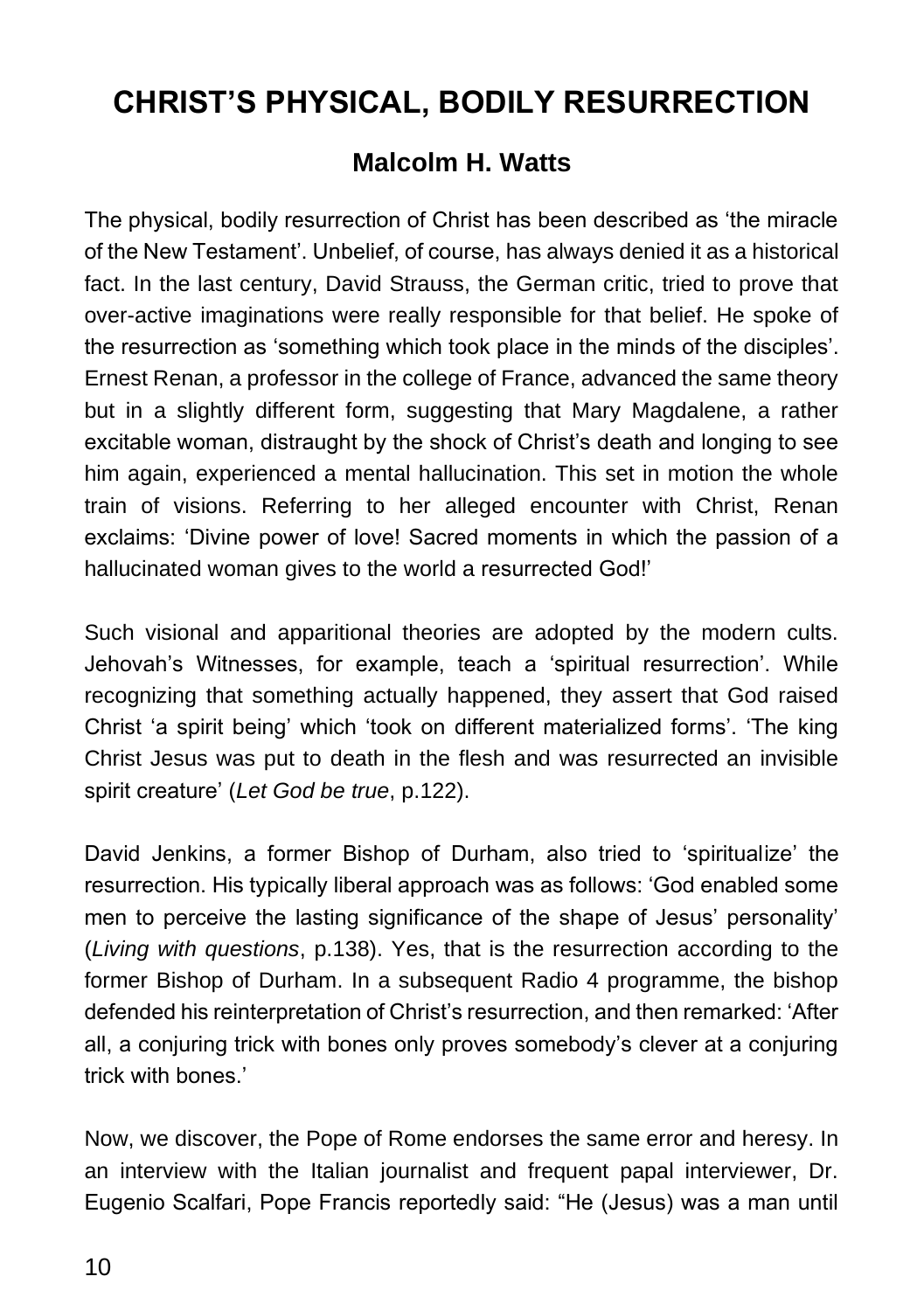he was placed in the tomb by the women (?)…That night, in the tomb, the man (Jesus) disappeared and came forth from the grotto in the semblance of a spirit that met the women and the Apostles while still preserving the shadow of the person, and then he definitely disappeared" (*La Repubblica*, and *Il Diounico e la societa moderna*). One Romanist, Nick Donnelly, wrote: "The Scalfari claims about (Pope) Francis' heretical beliefs are…shocking, and the Pope's adamant silence…incomprehensible" (a report from Church Militant).

These unbelieving theories have one thing in common: they all deny that there was a coming-to-life of the *same body which was crucified*. This, however, is what the Scriptures clearly affirm.

Inspired of the Holy Spirit, David used expressions which were prophetically true of the Messiah, and he wrote, '*My flesh* shall rest in hope.' He explained this to mean that, although the Messiah would die and be placed in the grave, he would expect to be raised before his body began to experience 'corruption' (Psalm 16:9-10, cf. Acts 2:25-28; 13:35-37). When our Lord was on earth, he confirmed that this was indeed his hope. He said to the Jews, '*Destroy this temple* ("he spake of the temple of his body"), *and in three days I will raise it up*' (John 2:19-22 cf. Matthew 12:38-40).

What other evidence is there for believing that our Saviour emerged bodily from the grave?

1. The New Testament insists upon the word '*resurrection*' (Acts 1:22; 2:31; Romans 1:4 etc.) The Greek word *anastasis* comprises two words: ana, up, and histemi, to cause to stand. So literally it means 'to cause to stand up'. But what is supposed to be fallen? It is the body. Then it must have been the body which was raised. '*They took him down from the tree and laid him in a sepulchre. But God raised him from the dead*' (Acts 13:29-30).

2. Emphasis is also placed upon our Lord's 'burial' (Matthew 27:57-61). It became part of the apostolic gospel: 'I declared unto you first of all that which I also received, how that Christ died for our sins according to the Scriptures; *and that he was buried, and that he rose again the third day according to the Scriptures*' (1 Corinthians 15:3-4). Dr J. Gresham Machen comments: 'When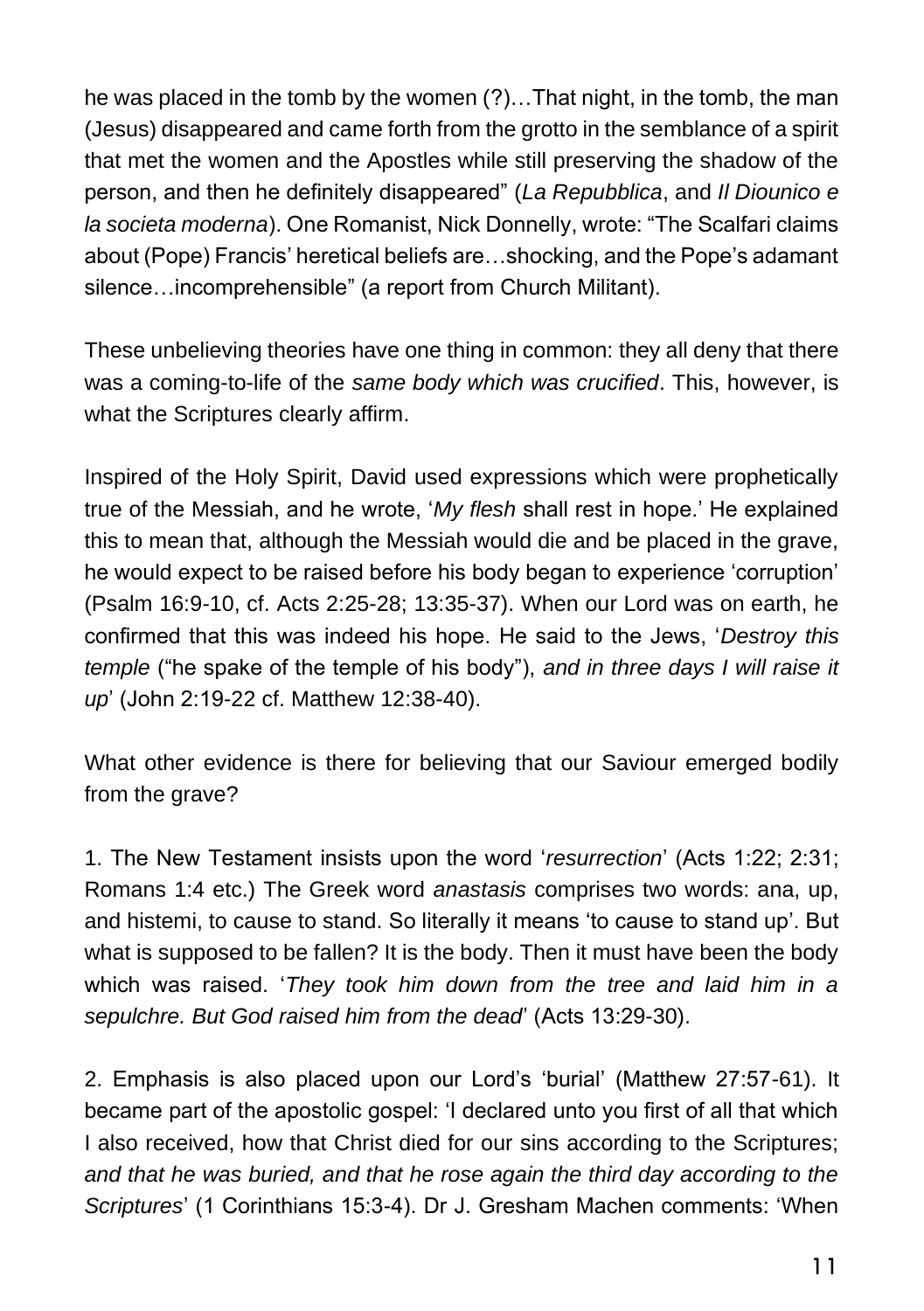Paul mentions the burial, he means that the resurrection of Christ about which he is speaking is a bodily resurrection. The thing that was laid in the tomb was the thing that came out of the tomb in the resurrection. "He died, he was buried, he rose." We follow here, as we read, what happened to the body of Jesus.'

3. The resurrection is stated to be a historical event which took place in our space-time world. It happened on *the* '*third day'* (Matthew 16:21; Acts 10:40) *in 'the sepulchre'* (Matthew 28:1-2; Mark 16:5-6). It cannot be understood in terms of the disciples' faith: it happened just once, when none of the disciples were present. Neither can it be understood in terms of a spiritual manifestation: it happened where no one was able to see it. The resurrection was something which happened to the body of the Lord – 'Jesus Christ… was raised from the dead' (2 Timothy 2:8).

4. The fact of *the empty tomb* is a major evidence for the materiality of Christ's resurrection body. On the morning of the first day of the week, *the women went to the grave and found it empty* (Luke 24:1-3). They were informed by an angel that Christ was 'risen'; and they were invited to see for themselves that the body was no longer lying upon the slab. '*He is not here: for he is risen as he said. Come, see the place where the Lord lay*' (Matthew 28:6). Can anything be plainer than that? The angel obviously meant them to understand that the Lord has resumed the form of his bodily existence.

5. There were at least ten appearances of the risen Christ between his resurrection and his ascension; and, according to the accounts of eyewitnesses, *Christ's body displayed the usual physical characteristics*. It was *visible* (John 20:14), *audible* (Matthew 28:9), and *tangible* (Matthew 28:9). It was even capable of receiving food: *'They gave him a piece of broiled fish, and of a honeycomb. And he took it and did eat before them'* (Luke 24:42-43 cf. Acts 10:41. See also Luke 24:30; John 21:1-14). Our Lord took every care to prove the reality of his body after the resurrection. But was it the body in which he had lived and died? Undoubtedly it was. People to whom he appeared were able to recognize him immediately (e.g. Matthew 28:9). Mary recognized him by the tone of his voice (John 20:16); the two disciples at Emmaus by a familiar gesture (Luke 24:30-31); while John recognized him by his performance of a particular miracle (John 21:6-7). *But the identity of his*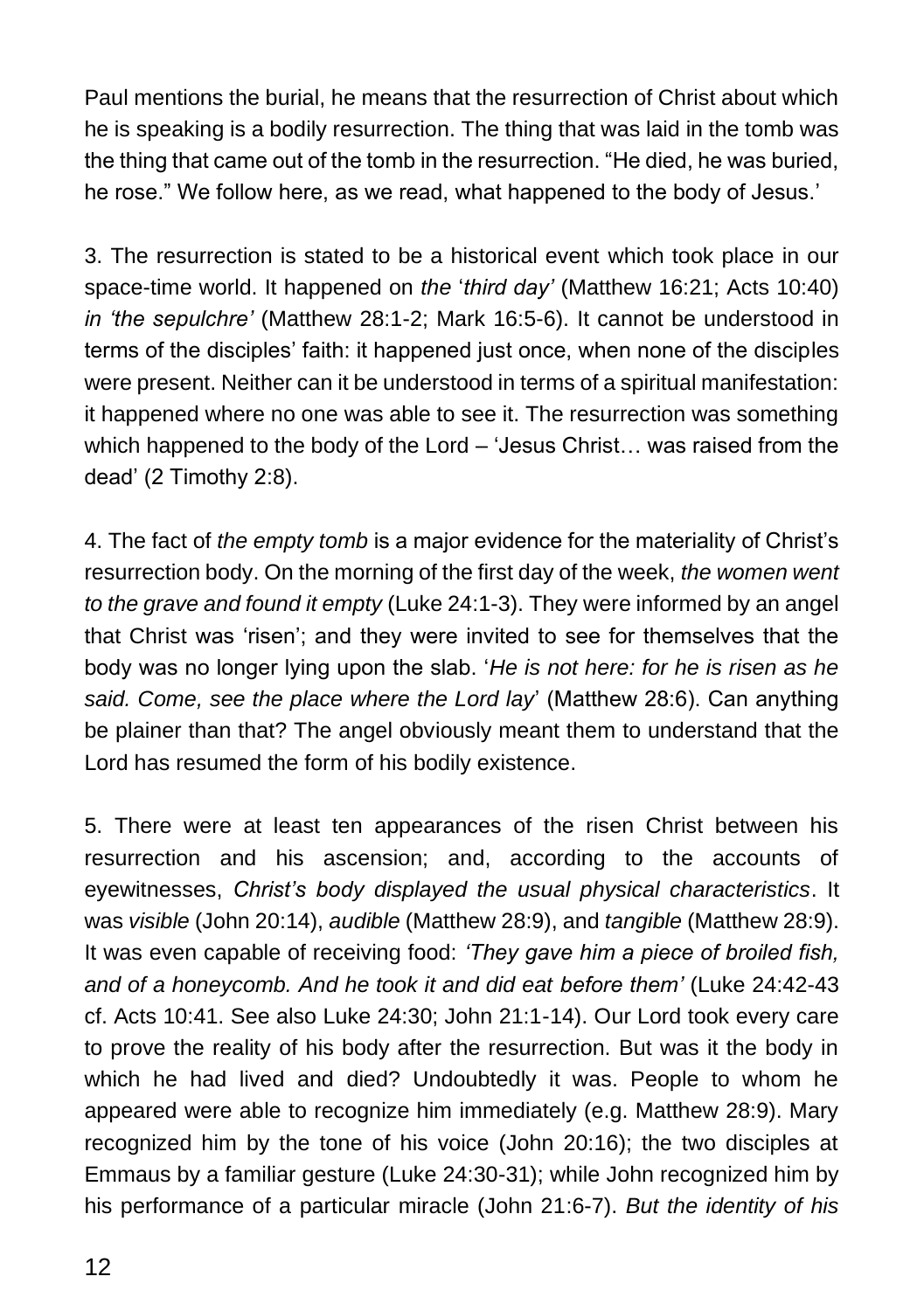body was proven beyond all doubt by the nail-prints in his hands and feet and *by the spear-mark in his side* (John 20:20, 27).

6. On one occasion when Christ appeared, his disciples thought that they had seen a 'spirit' or 'ghost', but Christ was quick to dispel such an idea holding out to them his hands and feet in order to show them that *his bodily members were solid flesh and bone. 'Handle me and see', he said, 'for a spirit hath not flesh and bones as ye see me have*' (Luke 24:39). He was certainly not a disembodied spirit and body together, and the body was his own physical body restored to life.

7. His appearances came to an abrupt end after forty days. '*He shewed himself alive after his passion by many infallible proofs, being seen of them forty days…*' (Acts 1:3). Now that is most significant. On the supposition that the appearances were illusions or impressions created in the minds of the disciples, how do we account for the fact that, at the time, of greatest excitement and expectation (ten days before Pentecost), they suddenly ceased? Our Lord had promised his disciples that his spiritual presence would always be with them (Matthew 28:20; John 16:22) and this continuous presence they evidently enjoyed (2 Timothy 4:22; Revelation 2:1). *It was Christ in the body whom they saw no more. 'He was received up into heaven, and sat on the right hand of God'* (Mark 16:19 cf. Acts 3:21).

8. It was the uncontradicted testimony of the apostles and of the whole apostolic church that Christ had risen in the very body which had been crucified and buried. Peter made this point in his first sermon. He told the Jews of Jerusalem how '*the pains of death'*, like *bands and cords, had taken hold of Christ's body, restricting its movement until finally it was still and immovable in the grave;* but, he went on to say, *God 'raised' him up, having 'loosed' the bonds which confined him to the grave, 'because it was not possible that he should be holden of it*' (Acts 2:24). Peter's statement can only mean one thing: God miraculously released Christ's captive body.

9. In addition to the Word, we have the testimony of the two sacraments. The apostle Paul uses the phrase 'buried with him in baptism' followed by 'wherein also ye are risen with him' in order to teach that *baptism exhibits the*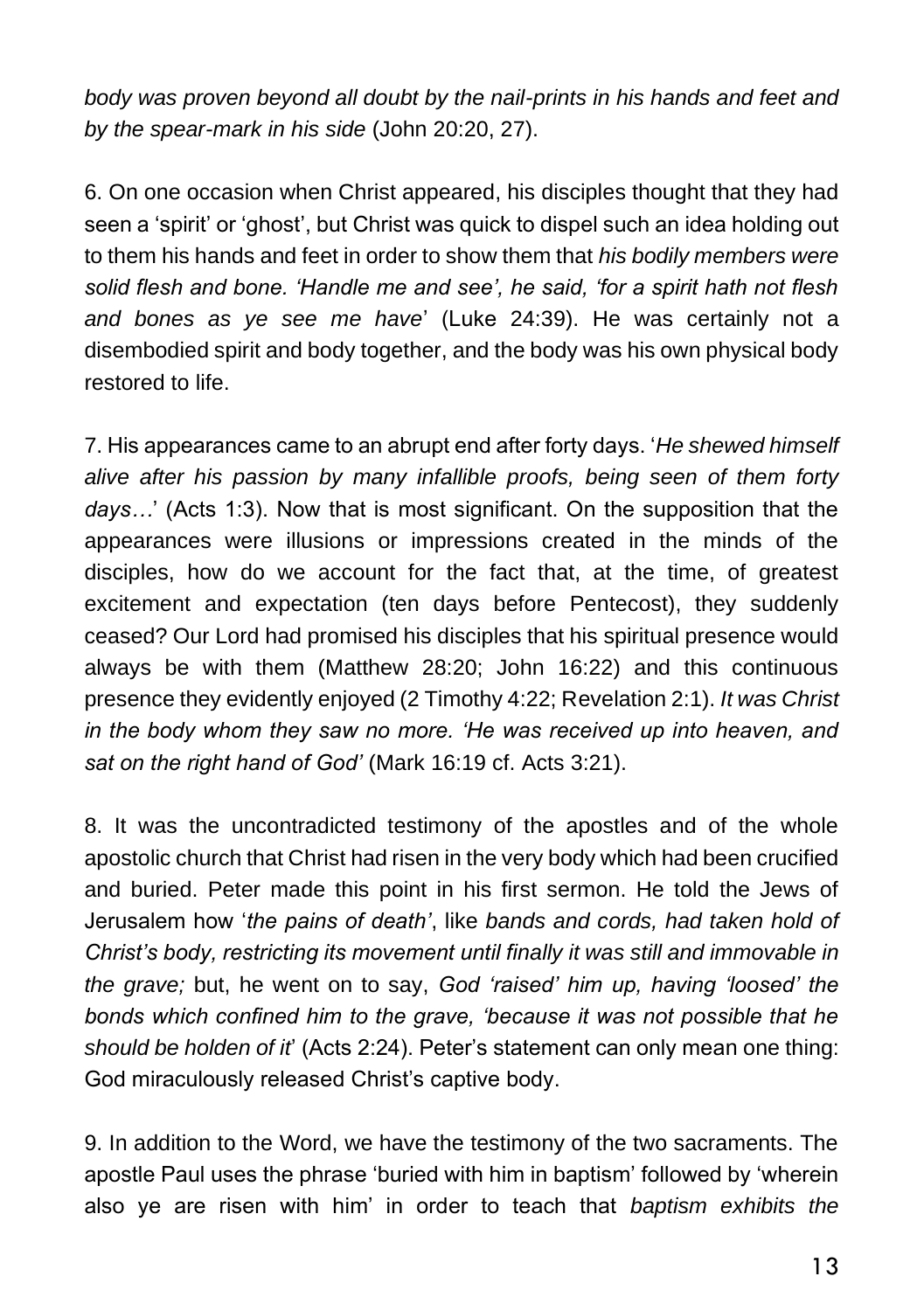*Redeemer's burial and resurrection* (Colossians 2:12 cf. Romans 6:4; 1 Peter 3:21). Now there must be agreement between the sign and the thing signified and, that being the case here, we observe that *what is immersed under water is raised up again and we therefore conclude that it was the buried body of Christ which rose out of the grave*. This brings us to the Lord's Supper which also proclaims his bodily resurrection. *The 'bread' of this ordinance is the appointed symbol of our Saviour's 'body'*; but while we are told to exhibit that emblem, we are not to understand from this that his body is perished: on the contrary, Paul tells us that *one day Christ shall return in the body* and, when that happens, there will be no need of any emblems. '*As often as ye eat this bread, and drink this cup, ye do show the Lord's death till he come*' (1 Corinthians 11:26).

10. Finally, we need to assert that Christ's physical resurrection is absolutely essential to the biblical gospel. *The New Testament describes how men condemned our Saviour to an accursed death, but it tells us that God overturned that verdict*. Judging and approving Christ as 'the righteous one', God, through the power of the Holy Spirit, raised him from the dead and thus put right the greatest injustice of all time. He was 'justified in the Spirit' (1 Timothy 3:16 cf. Romans 1:4; Acts 2:23-24; 4:10). What sort of justification is it which leaves his body under penalty of death? No justification at all! But God did justify him. God raised the body which was entombed. Believers rejoice in that truth. Christ has been raised; his claims are confirmed; and sinners may wholly trust him for salvation and for eternal life. 'The Lord is risen indeed.'

## **SEVEN "MUSTS" OF THE GOSPEL**

- 1. What *must* I do to be saved? Acts 26:30
- 2. Ye *must* be born again. John 3:7
- 3. As Moses lifted up the serpent in the wilderness, even so *must* the Son of Man be lifted up. John 3:14
- 4. Neither is their salvation in any other, for there is none other name under heaven, given among men whereby we *must* be saved. Acts 4:12
- 5. Then all the congregation answered and said with a loud voice, as Thou hast said so *must* we do. Ezra 10:12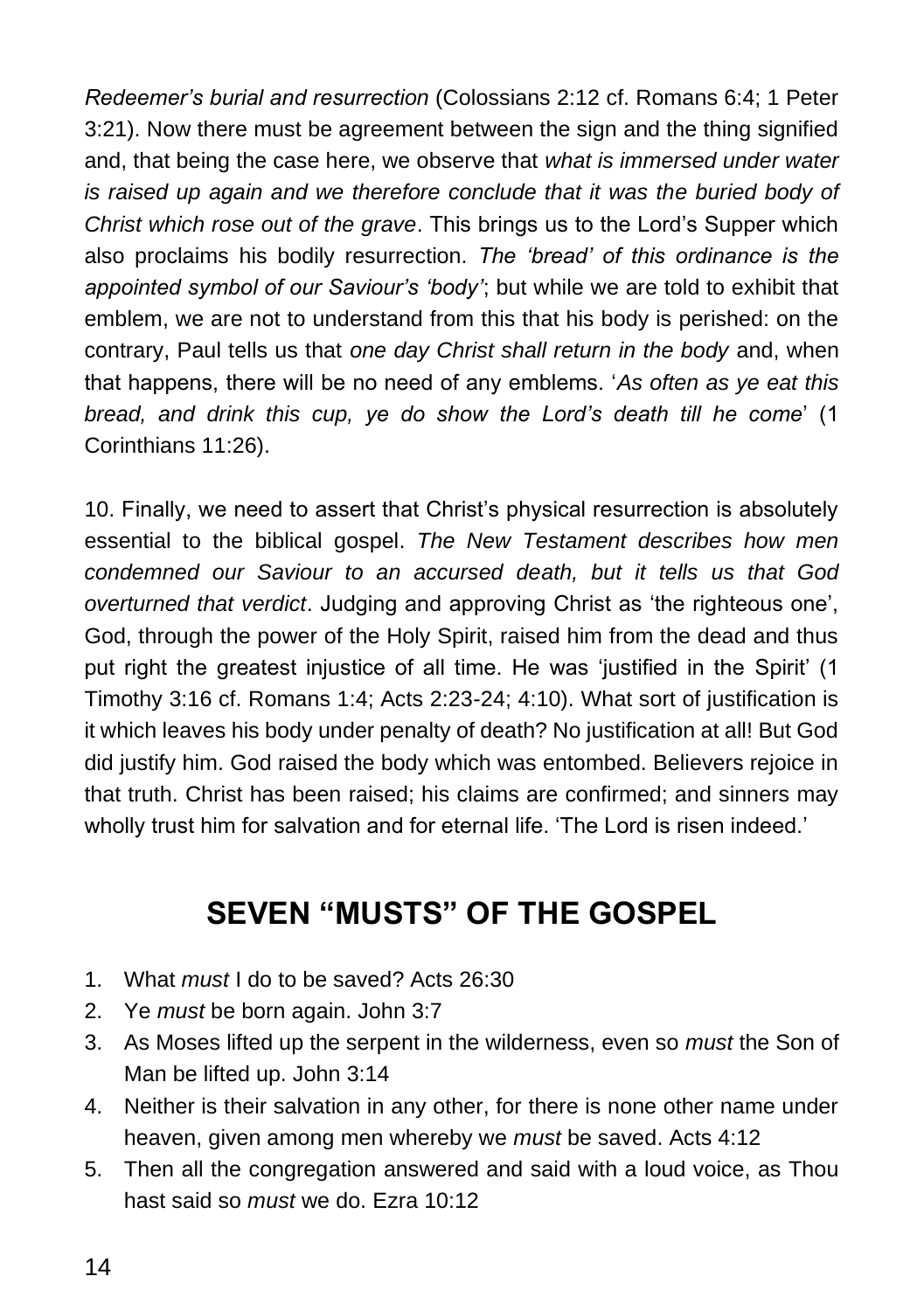- 6. And Jesus said unto him, Zacchaeus, make haste and come down, for today I *must* abide at thy house. Luke 19:5
- 7. For we *must* all appear before the judgement seat of Christ, that every one may receive the things done in his body – according to that he hath done, whether it be good or bad. 2 Cor. 5:10

## **LIFE FOR EIGHTEEN PENCE**

The great, ragged, rock-bound coast of Old Cornwall could tell many a thrilling tale. How the mariner's ears would tingle if only the caves re-echoed some of the exciting happenings of the past centuries.

Many a heavily laden vessel, after battling her way through the seven seas, eventually became a cropper within sight of home. Others became the easy prey of vigilant pirates who filled the caves with untold treasure. But our story is a more recent one.

The winter sun had dipped behind angry clouds. The wind whistled and increased to hurricane fury, lashing the gigantic waves, and dashing the spray far into the darkening sky. A small vessel came in sight, evidently in difficulties, and endeavouring to make for the nearest port.

A grating sound! A terrific crash! A gaping hole! She had struck some unseen rocks and the whirling waters came pouring in. She was doomed.

"To the boats!" shouted the Captain. A few seconds later found the crew lowering the life-boats and pushing off. Only two men remained on board, the Captain and the mate.

"Half a minute, Captain", and, that said, Jack dived back into his cabin for something, while the Captain leaped into the boat, not any too soon either. A second more and it would have been too late, for the vessel took one final plunge and disappeared beneath the dark waters, with the mate aboard.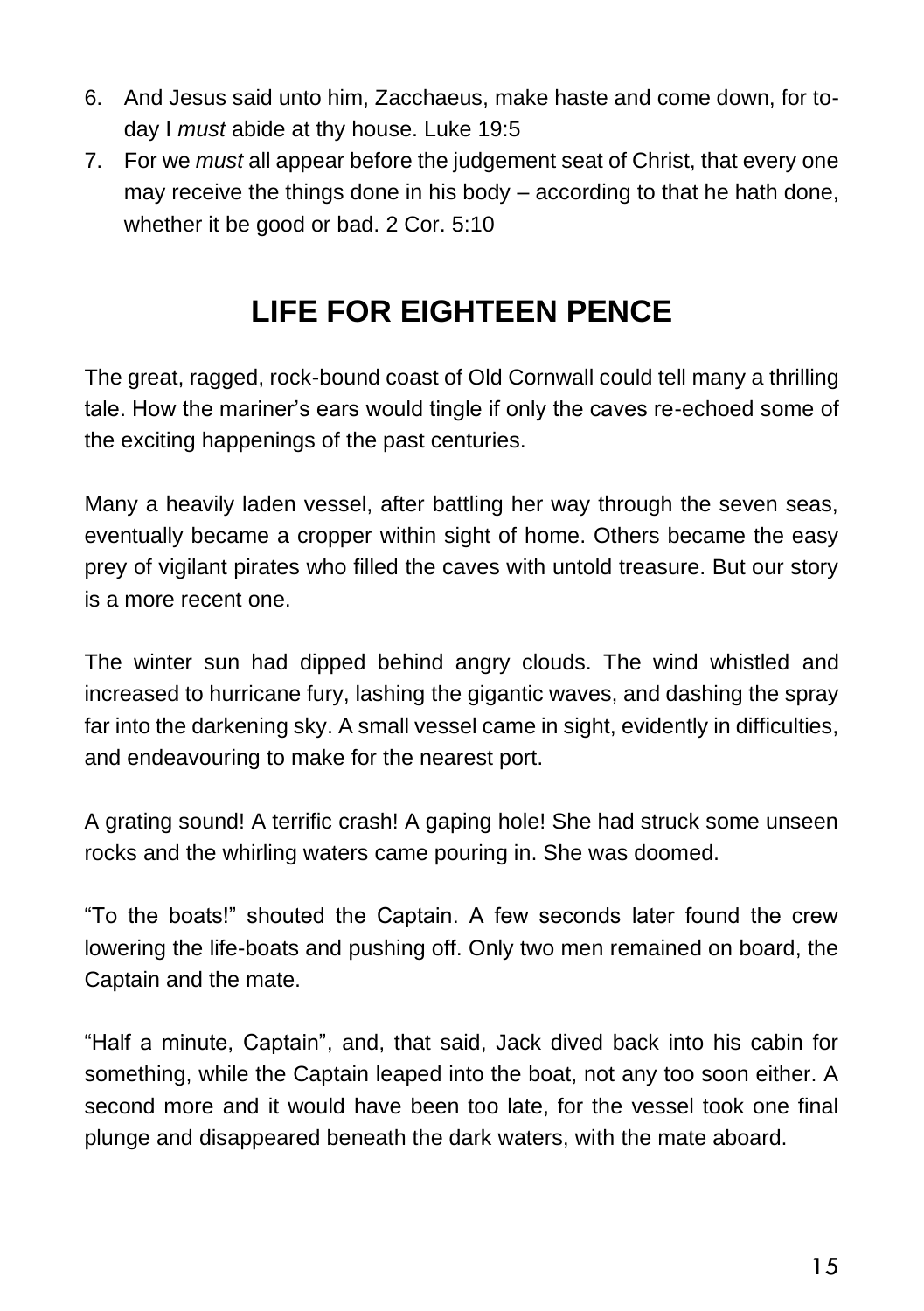A few days later the stormy seas washed a body ashore. It was that of the mate. One hand was clutching a purse. The secret was out. For this purse he had risked and lost his life. Inside it there was found the small sum of eighteen pence! For that he had thrown away his one opportunity to be saved; *and, for eighteen pence, he had perished.*

"What a fool!" you exclaim, and rightly so; but perhaps you may be guiltier than he. It may be you too have not realised your peril as a sinner, born under sin's power and penalty and going on to judgement (John 3:18; Rom. 6:23). You may be doing with your invaluable, eternal soul what the poor sailor did with his life. Hear again the words of the Saviour: "What shall it profit a man if he shall gain the whole world, and lose his own soul? (Mark 8:36).

Salvation was provided. All he had to do was to trust himself to the life-boat. God in infinite mercy gave His Son to the death of the Cross as the Great Sinbearer and Substitute of all who believe on Him. The work of redemption is entirely finished and to God's satisfaction. Hell's gates are closed. Satan's power annulled, the grave overthrown, the slaves' shackles broken; liberty, forgiveness, and everlasting glory available for all who rest in the merits of the precious blood of Christ (Eph. 1:7).

Time is flying, eternity draws near. Before you are engulfed in the waters of eternal judgement, think of the folly of bartering your soul for some passing pleasure, a cherished sin, a trifling toy of earth. The risk is too great, the consequences too far-reaching.

> "Oh, we pray you, count the cost Ere the fatal line is crossed; And your soul in hell is lost. BE IN TIME."

*"Now is the accepted time; behold now is the day of Salvation" (2 Cor. 6:2). "As many as received Him to them gave He power to become the sons of God even to them who believe on His name" (John 1:12)*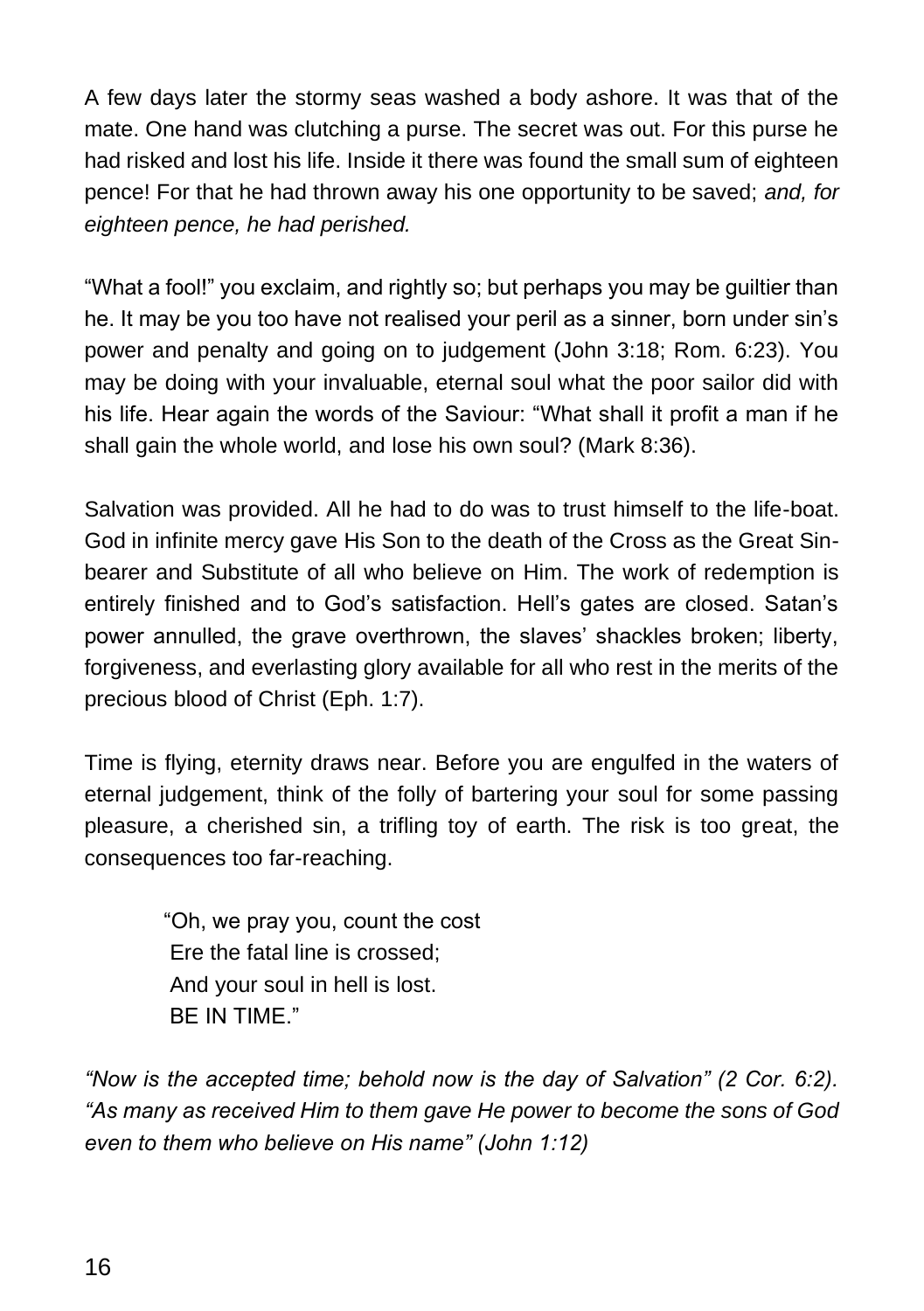## **SEVEN ALLUSIONS TO "ONE THING"**

**1. Death,** Ecclesiastes 3:19 – "That which befalleth the sons of men befalleth beasts; even *one thing* befalleth them: as the one dieth, so dieth the other." It is not certain that believers now on the earth shall die, 1 Thess. 4:17; 1 Cor. 15:51. But, unbelievers, however exalted their social station, however remarkable their scientific attainments, shall surely die even as the beasts; and if they die in unbelief, they will mourn with unavailing regret through eternity that they had not ceased to exist, like beasts, in the dark hour of death. Alas! They are dead already, John 5:40; 2 Cor. 5:14; Eph. 2:1; 1 Tim 5:6; 1 John 5:12.

**2. Salvation**, Mark 10:21 – "Jesus beholding him loved him, and said unto him, One *thing* thou lackest." This salvation by grace every dying son and daughter of Adam's race must have, or perish forever. The best can do with nothing less; the worst need nothing more, John 3:7-18; Acts 4:12; 10:43; 13:39; 16:31; Rom. 10:9; 1 John 1:7; Col. 1: 12-14; 1 Pet. 1:19; 1 John 1:7.

**3. Assurance**, John 9:25 – "*One thing* I know, that, whereas I was blind, now I see." Jn. 1:11-12; 5:24; Matt. 11:28; Isa. 45:22; Lev. 16:21; Heb. 10:19-22; Eph. 2:1-10; 1 John 5:13.

**4. Communion**, Psalm 27:4 – "*One thing* have I desired of the Lord, that will I seek after; that I may dwell in the house of the Lord all the days of my life, to behold the beauty of the Lord, and to enquire in his temple." It is well to remember that communion follows assurance, as assurance follows salvation, and that the word *fellowship* is the same as the word *partnership*, 1 John 1:3; Luke 5:7; Ex. 25:22-30; Rom. 8:17; 1 Cor. 3:21-23; 10:16-21; 2 Cor. 6:14-18.

**5. Devotedness**. Luke 10:42 – "*One thing* is needful: and Mary hath chosen the good part, which shall not be taken away from her." Matt. 20:28. Nothing pleases Him so much as to see His people forgetful of everything but His presence and sufficiency for all their wants, and nothing will throw such light upon our path as to keep the eye exclusively fixed upon Him, Luke 11:34-36; John 8:12; 15:7; 2 Cor. 5:14-15; 6:10; Gal. 1:10; Phil. 1:21; Rev. 14:4.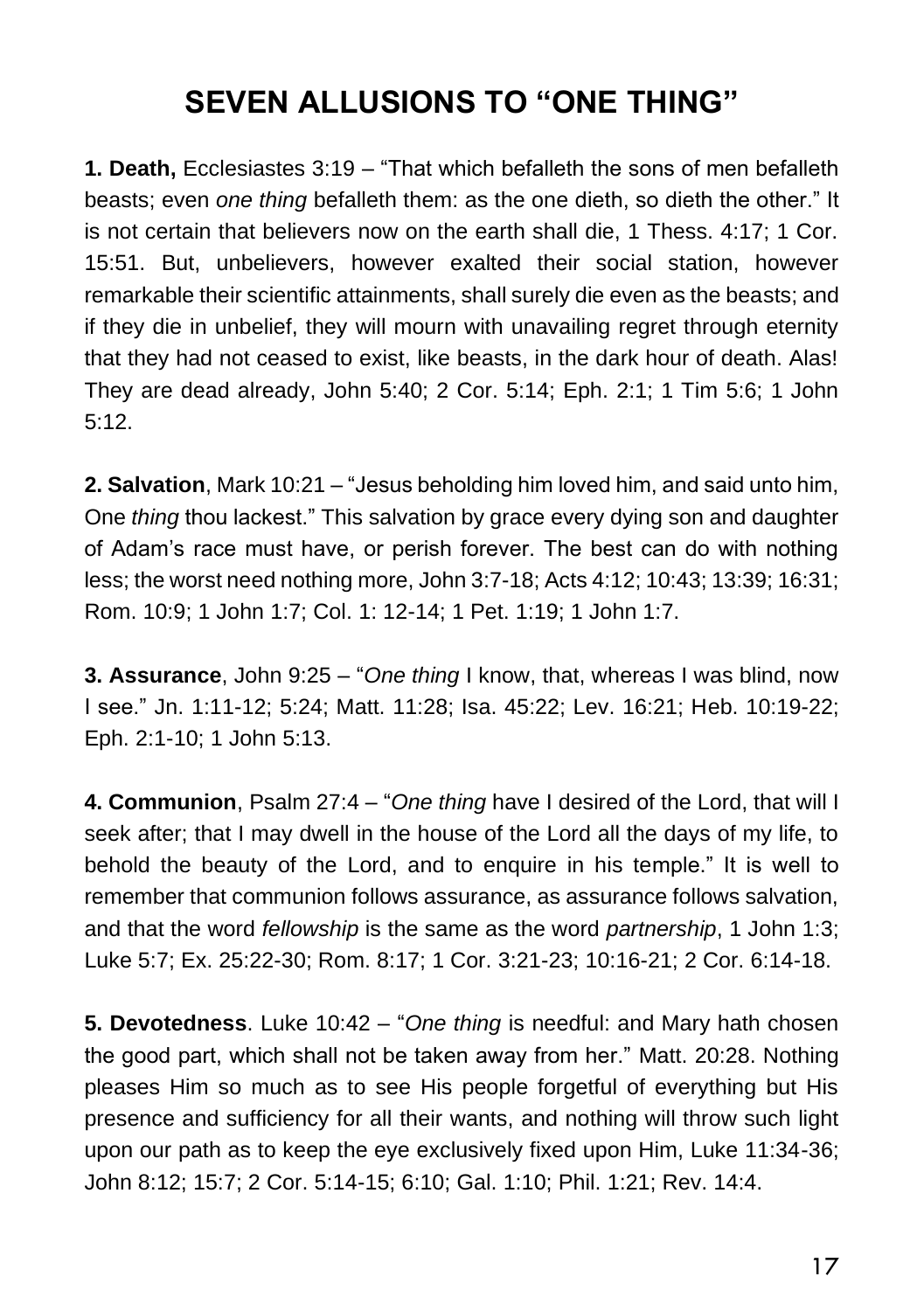**6. Progress**, Philippians 3:13,14 – "This *one thing* I do, forgetting those things which are behind, and reaching forth unto those things which are before, I press toward the mark for the prize of the high calling of God in Christ Jesus." The apostle did not feel the slightest anxiety about his salvation, but he wanted the prize; and hence he continually pressed forward that he might lay hold of that for which also he was laid hold of by Christ Jesus, 1 Cor. 3:12-15; 9:24- 26; Gal. 6:7; 2 Tim. 4:6-8; James 1:12; 2 Pet. 3:18; Rev. 3:2,

**7. The coming of the Lord**, 2 Peter 3:8 – "Beloved, be not ignorant of this one thing, that one day is with the Lord as a thousand years, and a thousand years as one day." Matt. 24:36-51; 17:26-37; 21:24-26; John 14:3; Acts 1:11; Rev. 7:7, 12, 20.

## **CHOICE EXTRACTS FROM THE WRITINGS OF WILLIAM DYER (1632-1696)**

"A sanctified heart is better than a silver tongue; a heart full of grace is better than a head full of notions; notional knowledge may make a man's head giddy, but it will never make a man's heart holy; that which most tickleth delicate ears, least helpeth diseased spirits."

"Jesus Christ is called 'the desire of all nations' because all nations stand in need of Him…You may go to heaven without health, without wealth, without honour, without pleasure, without friends, without learning; but you can never go to heaven without Christ."

"Christ loves His people with a most cordial love; He loves them with all His heart: nay, they are the dearly beloved of His soul, as He Himself calls them, Jeremiah 12:7, 'I have given the dearly beloved of my soul into the hand of her enemies' … Christ loves His people as His Father loves Him; and how is that, can you tell? No, not all the men on earth, nor angels in heaven, can declare the love that the Father bears to Christ; and yet, as God loves Christ, so doth Christ love His people. You have a text for this, they are Christ's own words: 'As the Father loveth me, so love I you.' O sirs, how infinitely doth the Father love the Son, and how infinitely doth the Son love His people."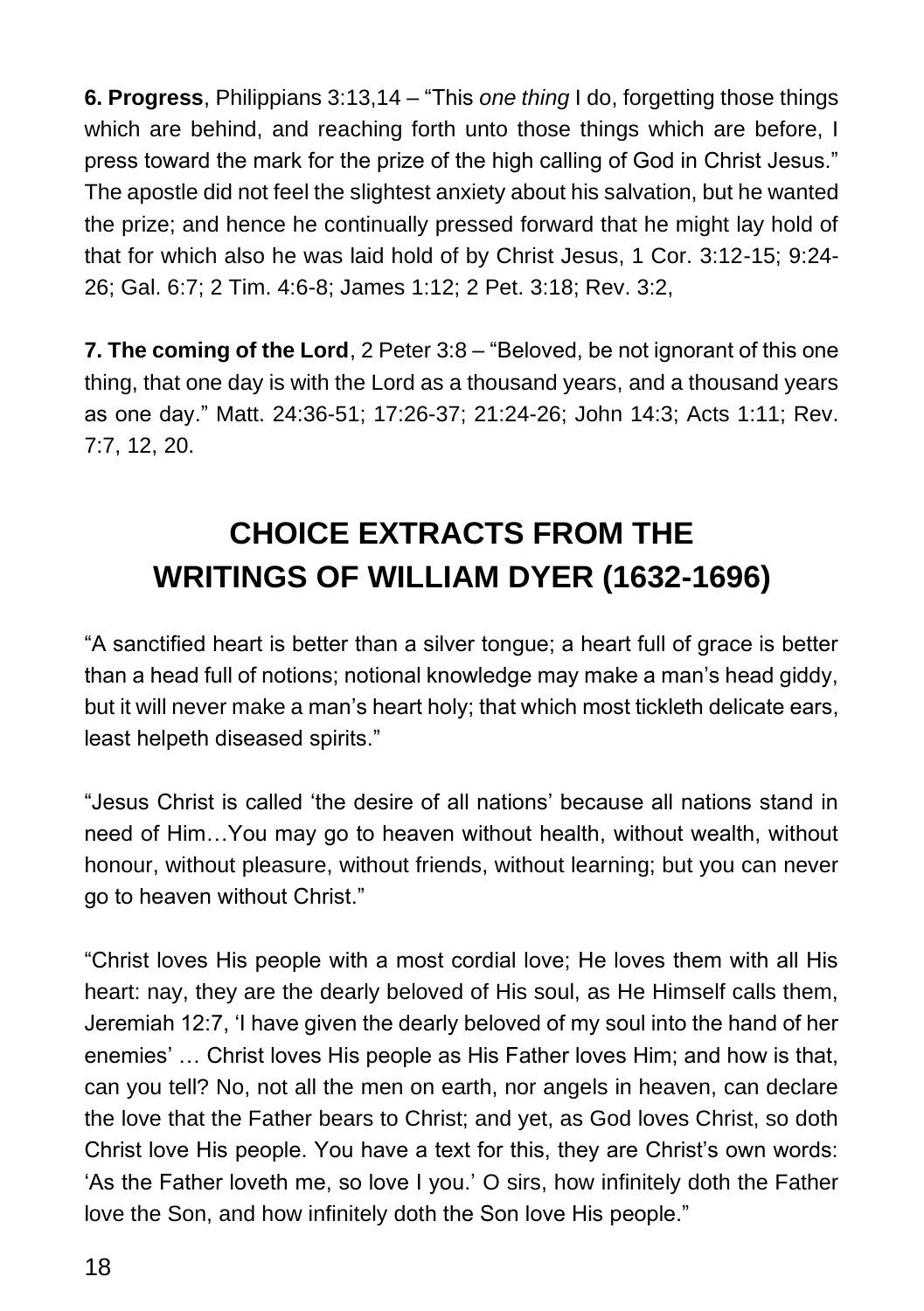"Man is the excellency of the creature, the saint is the excellency of the man; grace is the excellency of the saint; and glory is the excellency of grace…The saints are called godly from God; Christian from Christ; spiritual from the Spirit, and heavenly from Heaven, because their conversation is there, because their Head is there, and they be heirs of Heaven…Indeed, sirs, a good heart is better than a great estate; inward holiness is better than outward happiness; a Christ without honour is better than honour without Christ: piety without prosperity is better than prosperity without piety; goodness without greatness is better than greatness without goodness."

"The believer hath good hopes, and this bears him up many times. Alexander thought this so great a thing, that when he gave to one man, whole countries, and to another, vast treasures, and being asked what he would keep for himself, he said, I will keep hope. The hopes of mercy, and joy, and peace, will carry a man through thousands of difficulties."

"Humility makes a man like an angel, and for want of it, angels were made devils…The most lovely professor is the most lowly professor. A believer is like a vessel in the sea, the more it fills, the more it sinks: none live so humble on earth as those that live highest in heaven: do but see how one of the best saints looks upon himself as one of the least of saints. 'Unto me who am less than the least of all saints', said the great Paul, Ephesians 3:8. The most holy men be always the most lowly men: where humility is the corner-stone, there piety is the top-stone…The cloth of humility should always be borne on the back of Christianity."

"When believers change earth for heaven, they do not lose their happiness, but complete their happiness John 17:24, 'Father I will that they also whom thou gavest me, be with me where I am, that they may behold my glory which thou hast given me: for thou lovest me from the foundation of the world'…To be with God and Christ for ever, implieth these seven things: 1. The presence of God. 2. The happy union with God. 3. The blessed vision with God. 4. The glorious communion with God. 5. The fruition of God. 6. The rest that the saints shall have in God. 7. The enjoyment of themselves in God."